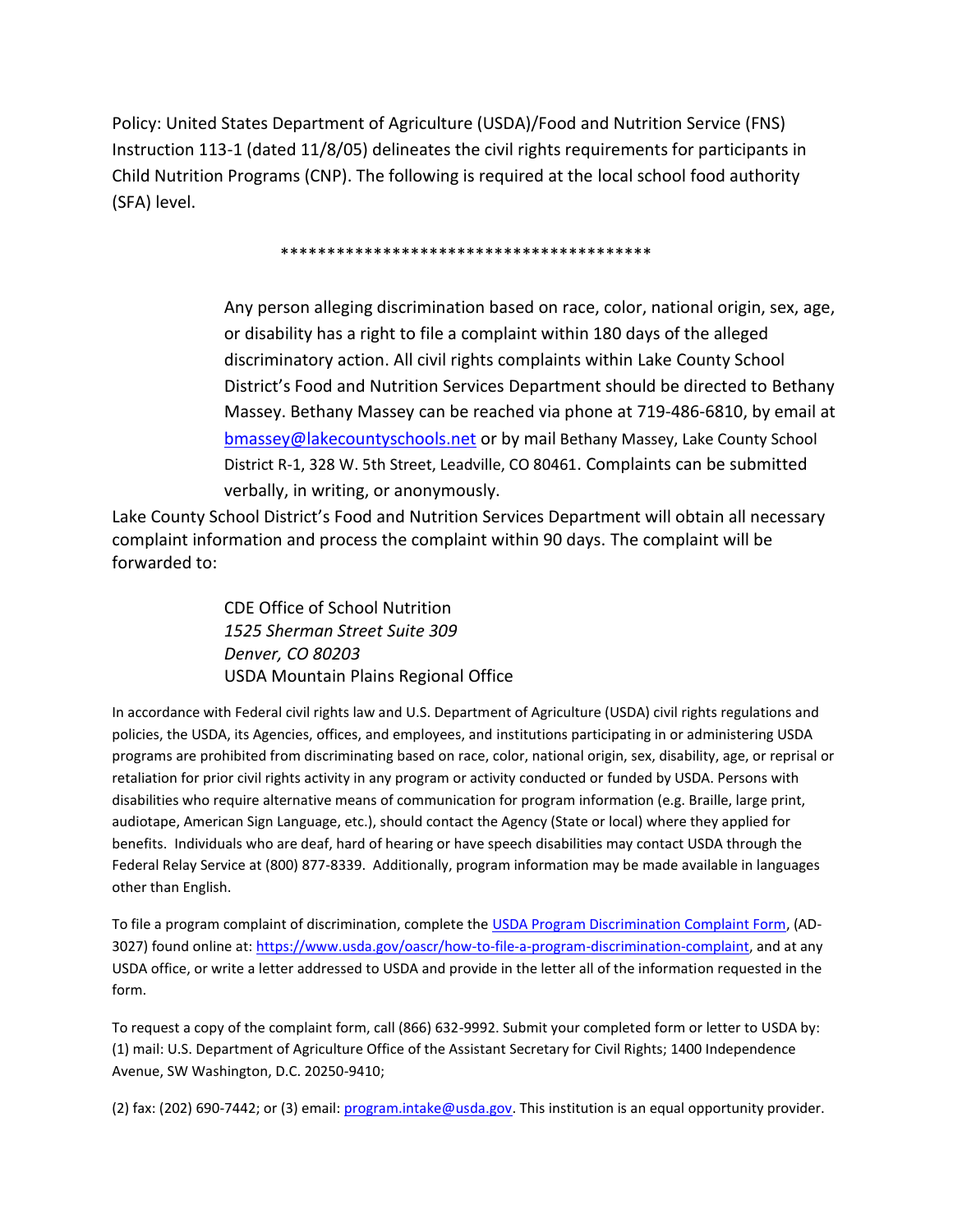## Civil Rights Complaint Form (optional)

| Name:    |                                                                                                                      |
|----------|----------------------------------------------------------------------------------------------------------------------|
|          |                                                                                                                      |
| School:  | <u> 1980 - Jan Stein Stein Stein Stein Stein Stein Stein Stein Stein Stein Stein Stein Stein Stein Stein Stein S</u> |
| Address: |                                                                                                                      |
|          |                                                                                                                      |
| Phone:   |                                                                                                                      |
| Email:   |                                                                                                                      |

1. What happened to you? Please include date, location and any supporting documentation that would help show what happened.

- 2. Who do you believe discriminated against you? List name(s).
- 3. Name(s) of witness(es) to alleged prohibited conduct if applicable:
- 4. It is a violation of the law to discriminate against you based on the following: race, color, national origin, religion, sex, disability, age, marital status, sexual orientation, family/parental status, income derived from a public assistance program, and political beliefs. I believe I was discriminated against based on my: